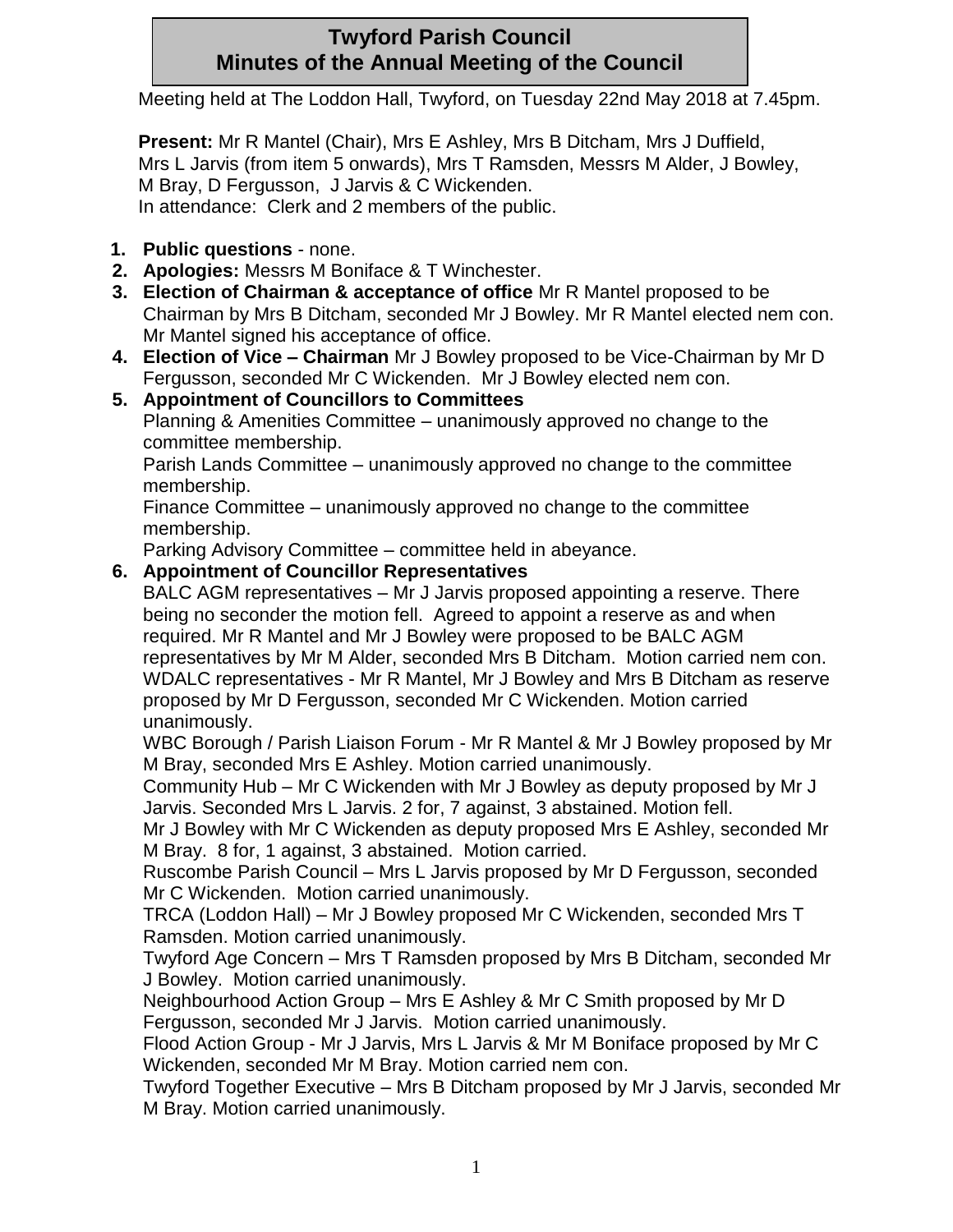Twyford Together awards judging panel – Mrs J Duffield proposed by Mrs B Ditcham, seconded Mrs T Ramsden. Motion carried unanimously. Twyford Twinning Association - Mrs E Ashley & Mrs B Ditcham proposed by Mr C Wickenden, seconded Mr D Fergusson. Carried nem con. Hurst Parochial Charities (Almshouses) - noted that Mr T Winchester was appointed in January for a 4 year term.

**7. Review and adoption of policies:** Bullying and Harassment policy 23.10.12 CCTV policy adopted 22.10.13 Code of Conduct adopted 24.04.18 Complaints Procedure adopted 26.03.13 Dignity at Work/Bullying and Harassment Policy adopted 23.10.12 Disciplinary Procedure adopted 27.11.12 Document Management Procedures adopted 24.04.18 Electronic Mail Policy and Procedure adopted 14.07.12 Equal Opportunities Policy adopted 26.03.13 Financial Regulations adopted 26.09.17 Health and Safety Policy adopted 24.09.13 Investment Policy adopted 26.11.13 Pension Fund Policy adopted 26.03.13 Publishing Policy 24.03.15 Risk Management Policy adopted 22.04.14 Social Media Policy 24.03.15 Standing Orders adopted 23.04.13 Proposed Mr J Jarvis, seconded Mr D Fergusson to adopt the above policies for the

following year. Policies noted and unanimously adopted. To be reviewed periodically by the Finance Committee.

- **8. Declarations of interests in items on the agenda** none.
- **9. Dispensations** none.

**10. Minutes of the meeting held on 24th April 2018** Minutes approved as a true and accurate record. Proposed Mr D Fergusson, seconded Mrs E Ashley. Motion carried nem con.

**11. Minutes of the Annual Parish Meeting 25.04.18** – minutes had been circulated and were noted.

**12. Matters Arising** – none.

**13. Borough Council Matters** – Mr J Jarvis reported on the Council elections and the subsequent changes. Appointments will be made at the Thursday Council meeting. The new executive leading on the local plan will be appointed on Thursday and the Local Plan will be proceeding throughout this financial year.

**14. Liaison with Ruscombe Parish Council**. Mrs L Jarvis reported on the appointments at Ruscombe's Annual Parish Meeting. She reported on their GDPR actions. Mr Turner is going to make a presentation on the Community Hub at the next meeting and Ruscombe's Annual Parish Meeting to be held on Wednesday 23rd May. A discussion then took place on the shared use of the Polehampton Library car park by the patrons of the Duke of Wellington. A 5 year lease with a 30 day break clause has been agreed with WBC with free car parking no longer available to library users. The Council asked why residents had not been consulted on this loss of amenity. Agreed to be discussed at the next Planning and Amenities Committee meeting.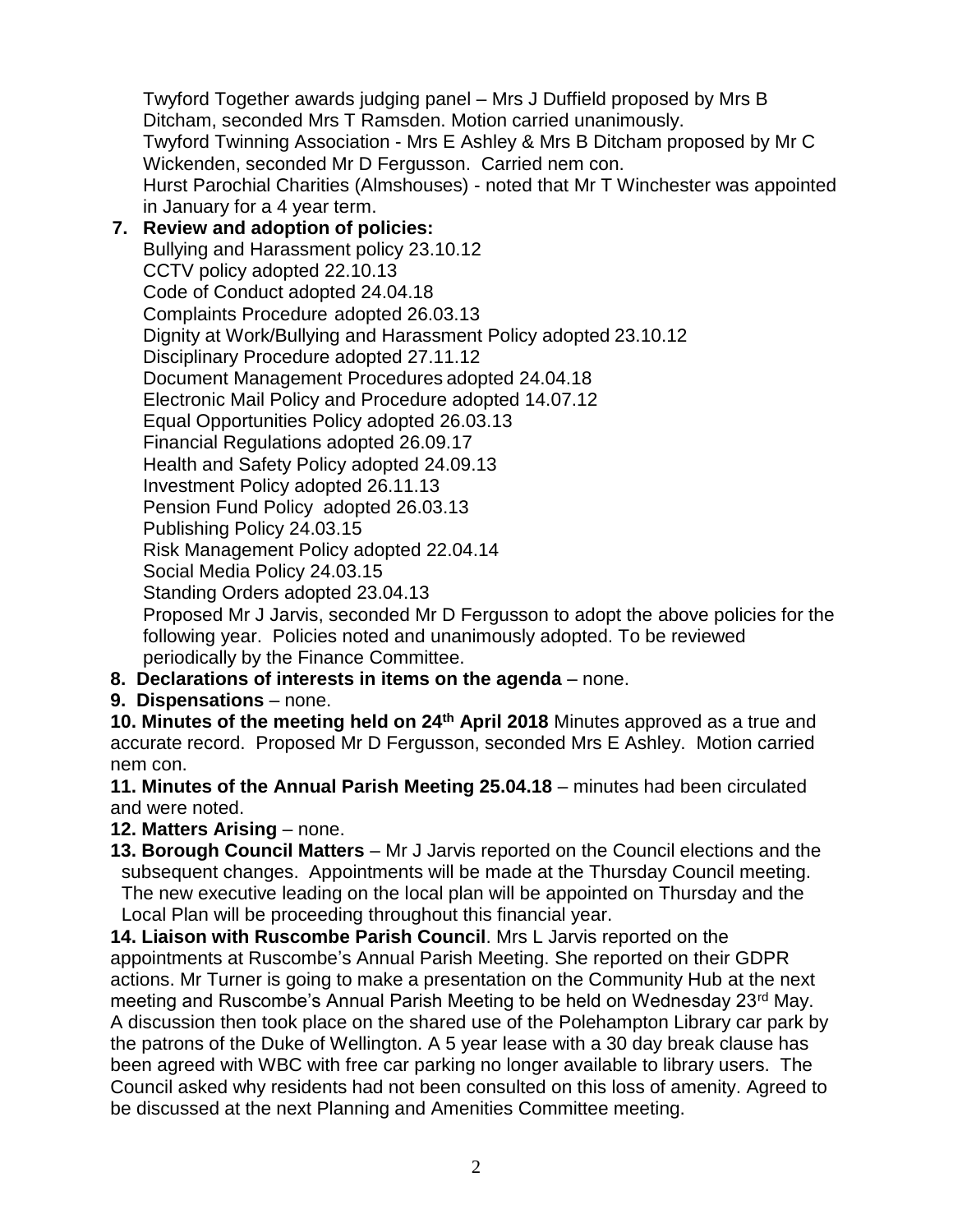## **15. Reports:**

Mr Mantel asked the committees to look at the public questions raised at the Annual Parish Meeting and to consider questions falling within the committee's remit. These should be considered at the next committee meetings.

## 15.1 **Planning and Amenities Committee & Neighbourhood Plan 01.05.18**

Mr C Wickenden reported. He highlighted the following items: 6.2 – feasibility of extending the rural footpath on Stanlake Lane in front of Ruscombe Down; 6.3 invitation to WBC's David Lee (and now his successor) to attend and talk to councillors; 7.1.3 Waitrose planning application for cameras to control parking; 7.3.1 notice of refusal for plans to the rear of 20 & 22 Station Road for a workshop; 7.6 - CPRW funding request referred to the Finance committee; 7.7.3 Haweli premised licence not supported; 9.1 website update; 9.2 - gateway signage update; 9.2.1 - Twyford vintage sign reinstated; 9.7 – Golden Jubilee clock repairs complete and 10.2- speed sign not working.

Mr Wickenden spoke about the plans for the Neighbourhood Plan meeting. Invitations have been sent to local organisations and promotions have been carried out on Facebook and twitter. A meeting was held on  $17<sup>th</sup>$  May to approve the slides for the presentation. Dates have been set for two further meetings on Monday 11<sup>th</sup> June and Monday 2<sup>nd</sup> July. Agreed to check when the boundary will be approved by WBC.

Mr R Mantel appealed for all parish councillors to show support and attend the Neighbourhood Plan meeting on 23rd May. Setting up will be from 6:45pm.

### 15.2 **Parish Lands Committee & Twyford Village Fete 08.05.18**

Mr J Bowley reported. He highlighted the following items: 6.1 – skate park lighting times; 8.1 – allotment inspections; 8.2 – allotment availability; 11.8 – telecoms proposal. Mr J Jarvis gave a brief update of the fete plans.

#### 15.3 **Finance Committee 15.05.18**

Mr J Bowley reported. He highlighted the following items: 8 – the amended Twinning constitution has been circulated; 13.1 – a grant was not considered appropriate given that the Parish Council will be applying for the Lawn Tennis Association grant.

The committee **RECOMMEND to Full Council** approval of the amended Social Media policy (circulated by email). Motion carried unanimously.

### 15.4 **Parking Advisory Committee (no meeting)**

Mr D Fergusson reported that the committee has not fulfilled the Council's terms of reference. Agreed to list on next months Full Council agenda.

#### 15.5 **Other representatives reports**

15.5.1 Meet your councillor – 12.05.18 Mr M Bray and Mrs T Ramsden reported. 4 visitors had attended. One resident asked as to why parking in Brook Street isn't permit holder only. This was referred to the Planning & Amenities committee. Two residents remarked on their objections to development around Twyford. Another resident asked why buses between Twyford and Sonning top at 18:30. Agreed to refer this item to Planning and Amenities committee – could later buses be subsidised.

15.5.2 Community Hub 16.05.18 Mr Wickenden, who attended as Mr Bowley was unavailable, reported on the meeting with Mr J Jarvis, Mr J Halsall, David Turner, WBC's Charlotte Haitham Taylor, Manjeet Gill & Mark Redfearn. They have a business case and budget proposal and are keen for police involvement (meeting 14<sup>th</sup> June). Discussion took place on sources of income, sustainability and ownership.

15.5.3 Twyford in Bloom 02.05.18 Mr M Bray reported. Minutes of the recent meeting had been circulated. Mr Bray reported on the route the judges will take and updated the Council on planting by the railway line near Polehampton Close, Tesco token scheme,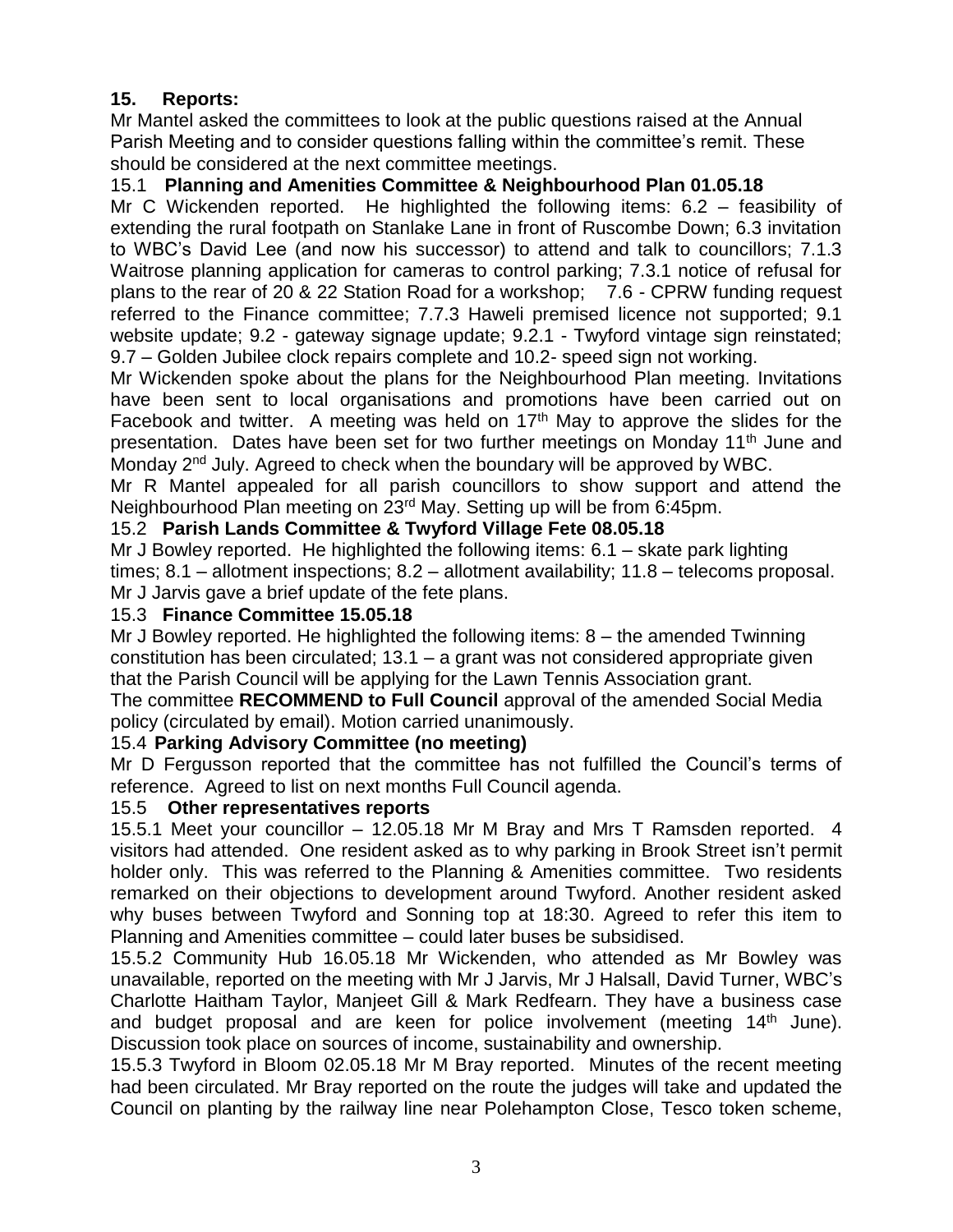plants on the window sill of the bank, high street weeding and street furniture improvements.

15.5.4 Twyford Together Exec 14.05.18 Mrs B Ditcham reported on the recent meeting which was chaired by Alexander Barfield. Items discussed were the volunteering scheme, treasurer report, Twyfest, annual awards and the neighbourhood plan.

**16. Clerk's report** The clerk reported that Councillor privacy notices had been sent by email.

**17. To approve the Annual Accounts and Annual Audit Return** The figures had been circulated. Agreed to **RECOMMEND to Full Council** that the Chairman signs the accounting statements and annual governance statement 2017/18 as presented.

Proposed Mr D Fergusson, seconded Mr J Jarvis. Motion carried unanimously.

**18. To consider forming a stand alone fete committee** Proposed Mr J Bowley, seconded Mr D Fergusson to **RECOMMEND to Full Council** to set up a stand alone fete committee. Motion carried unanimously. To agree membership at next months meeting.

### **19. Correspondence**

19.1 GWR - use your phone as a rail ticket (circulated 19.04.18). Noted.

19.2 Invitation to the next High Voltage Concert! (circulated 19.04.18). Noted.

19.3 Twinning agenda 09.05.18 (circulated 30.04.18). Noted.

19.4 WBC - Bulmershe Leisure Centre planning application submitted (circulated 30.04.18). Noted.

19.5 WBC - Council's Young Driver Programme Celebrates Win At First Car Awards (circulated 03.05.18). Noted.

19.6 WBC NEWS: Make sure you know how to have your say on Thursday (circulated 03.05.18). Noted.

19.7 Policing in the Thames Valley April 2018 - Sajid Javid, announced as new Home Secretary, announced... (circulated 03.05.18). Noted.

19.8 WBC - Election results (circulated 04.05.18). Noted.

19.9 BALC - Training Update/Newsletter 3 May 2018 (circulated 04.05.18). Noted.

19.10 GWR - Check before you travel this Bank Holiday weekend – improvement work on the Great Western network (circulated 04.05.18). Noted.

19.11 Bracknell College - Drop In Interview Session | 16 May | 3-5pm (circulated 10.05.18). Noted.

19.12 Minutes of TTA meeting on the 9th May (circulated 11.05.18). Noted.

19.13 Twyford Together environment report (circulated 11.05.18). Noted.

19.14 WBC NEWS: Popular annual fun weekend back again at Dinton Pastures (circulated 11.05.18). Noted.

19.15 CCB Exciting New Training Opportunity (circulated 11.05.18). Noted.

19.16 Bluebird - Twyford Parish Council "Community Relations" (circulated 11.05.18). Noted.

19.17 Catch the volunteering bug – pianist request (circulated 11.05.18). Noted.

19.18 WBC News: Works on Denmark Street, Wokingham (circulated 11.05.18). Noted.

19.19 WBC News: Council Tax Exemption for Wokingham Borough Foster Carers (Circulated 11.05.18). Noted.

19.20 WBC News; Multi-Million Pound Redevelopment of Gorse Ride Estate set for go ahead (circulated 11.05.18). Noted.

19.21 WBC News: New leisure contract begins this month (circulated 15.05.18). Noted. **20. Authorisation of payments** – list dated 21.05.18. Approval proposed Mr J Jarvis, seconded Mr D Fergusson. Motion carried unanimously.